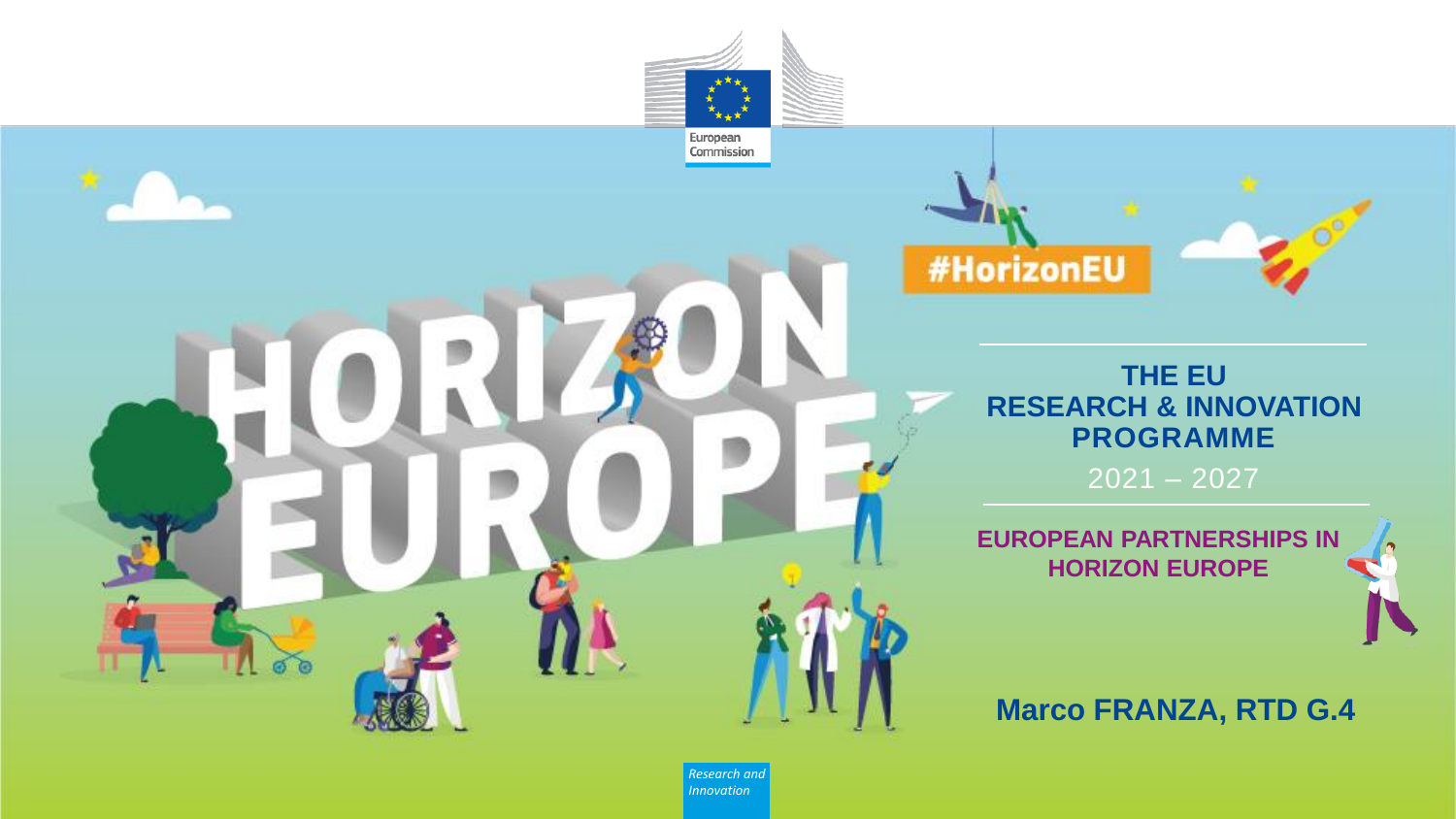### **Overview**

- **1. Intro: partnership landscape and portfolio**
- **2. Institutionalised partnerships**
- **3. Co-programmed partnerships**
- **4. Co-funded partnerships**
- **5. Synergies**
- **6. Strategic Coordinating Process**
- **7. BMR**
- **8. Budget**

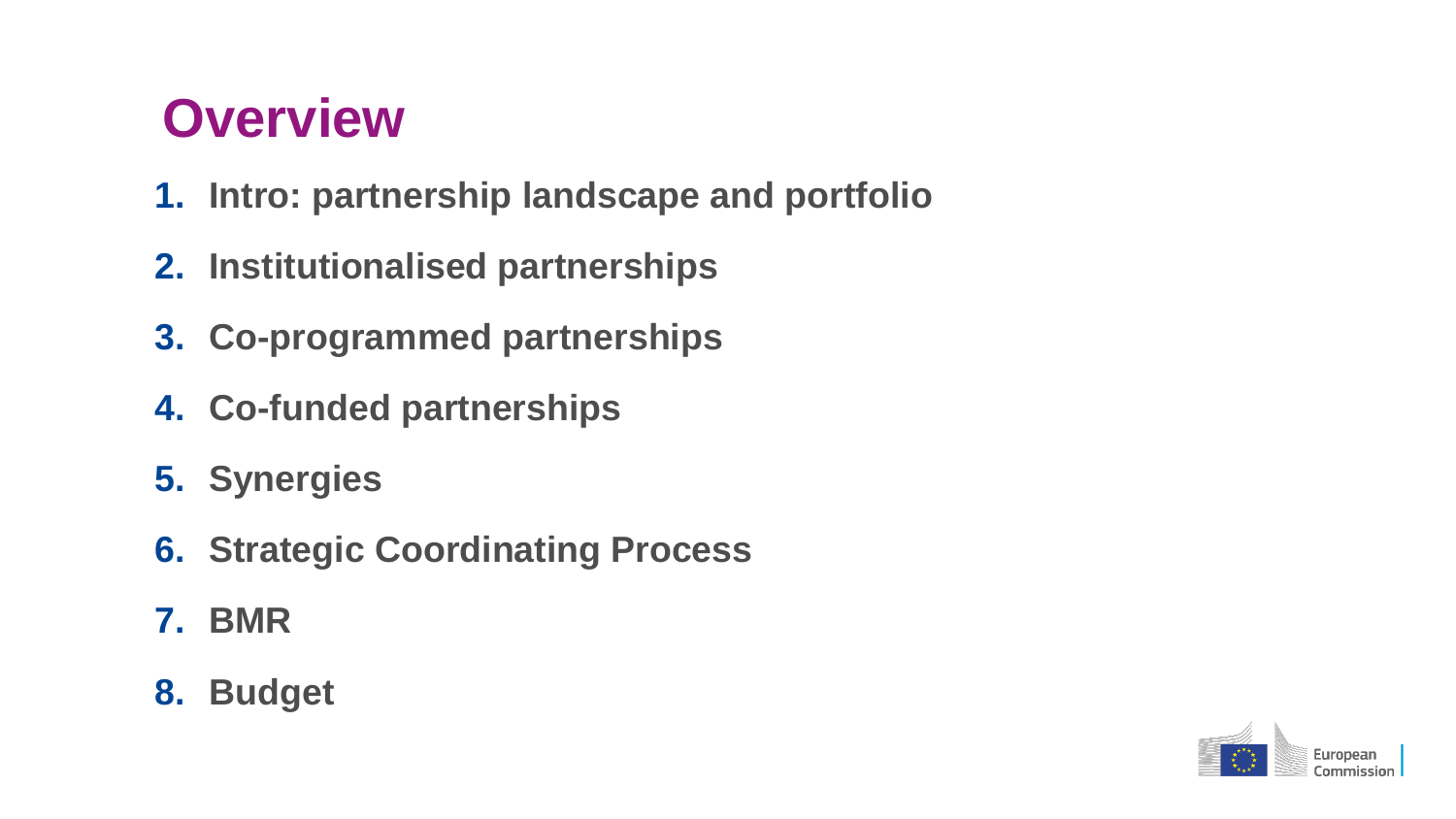### **New approach to European Partnerships**

**New generation of objective-driven and more ambitious partnerships in support of agreed EU policy objectives**

- **Strategic orientation**
- **Simple architecture and toolbox**

#### **Key Features**

<u>स्</u>पि

• **Common set of criteria for the life-cycle**

#### **CO-PROGRAMMED**

Based on Memoranda of Understanding/contractual arrangements; implemented independently by the partners and by Horizon Europe

#### **CO-FUNDED**

Based on a joint programme agreed and implemented by partners; commitment of partners for financial and in-kind contributions

#### **INSTITUTIONALISED**

Based on long-term dimension and need for high integration; partnerships based on Art 185/187 of TFEU and the EIT legal acts for 2021-2027

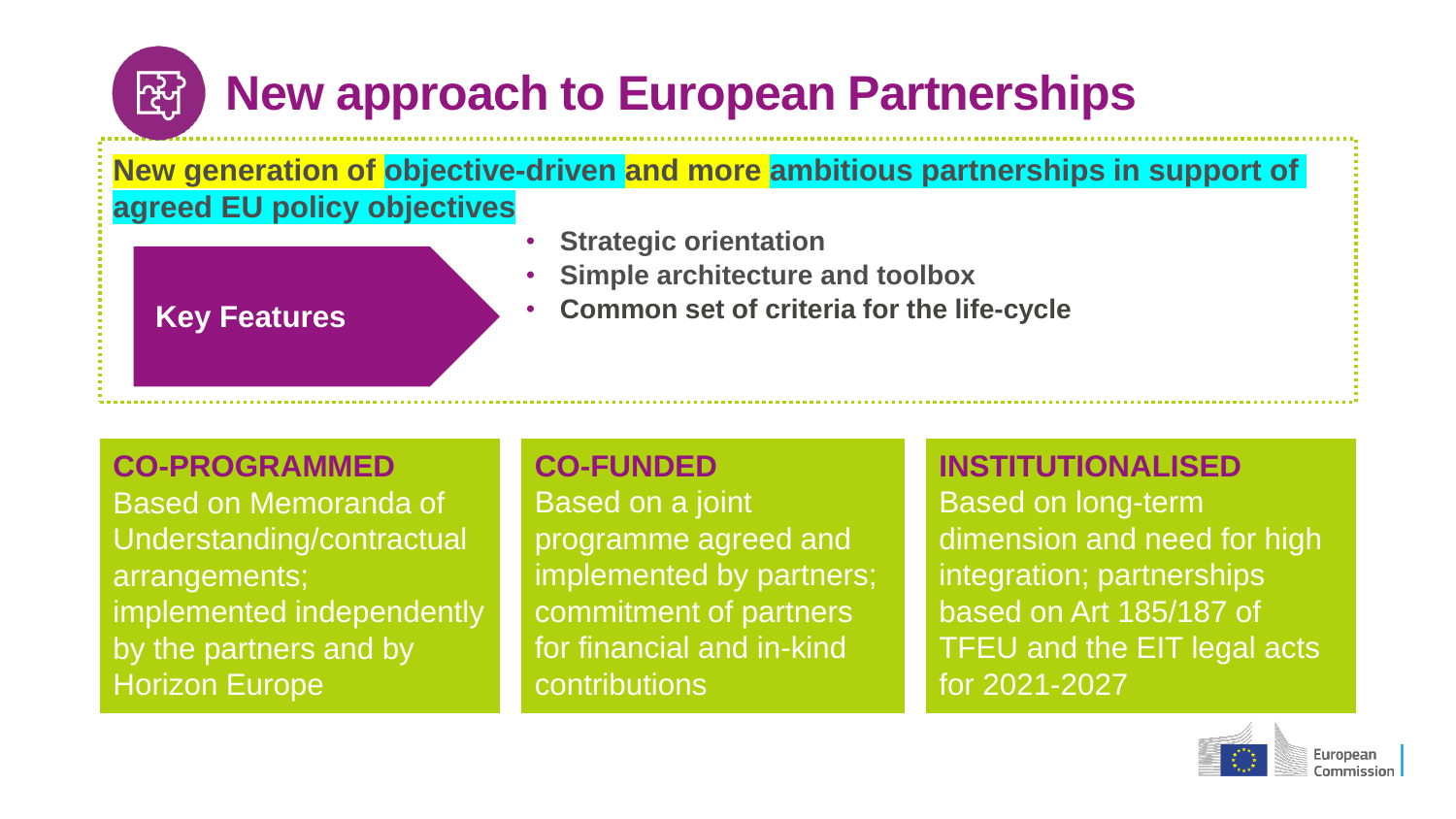## **Overview of 49 European Partnerships**

#### **PILLAR II** - Global challenges & European industrial competitiveness

**PILLAR III -** Innovative Europe

| <b>CLUSTER 1: Health</b>                                                                                                   | <b>CLUSTER 4: Digital, Industry</b><br>& Space                          | <b>CLUSTER 5: Climate, Energy</b><br>& Mobility     | <b>CLUSTER 6: Food,</b><br>Bioeconomy, Agriculture,        | <b>EIT</b>                      | <b>SUPPORT TO INNOVATION</b><br><b>ECOSYSTEMS</b> |
|----------------------------------------------------------------------------------------------------------------------------|-------------------------------------------------------------------------|-----------------------------------------------------|------------------------------------------------------------|---------------------------------|---------------------------------------------------|
| Innovative Health Initiative                                                                                               | <b>Key Digital Technologies</b>                                         | Clean Hydrogen                                      | <b>Circular Bio-based Europe</b>                           | InnoEnergy                      | <b>Innovative SMEs</b>                            |
| <b>Global Health Partnership</b>                                                                                           | <b>Smart Networks &amp;</b><br>Services                                 | <b>Clean Aviation</b>                               | <b>Rescuing Biodiversity to</b><br>Safeguard Life on Earth | <b>Climate</b>                  |                                                   |
| <b>Transformation of health</b><br>systems                                                                                 | <b>High Performance</b>                                                 | <b>Single European Sky</b><br><b>ATM Research 3</b> | Climate Neutral,                                           | <b>Digital</b>                  |                                                   |
| <b>Chemicals risk</b>                                                                                                      | Computing                                                               | <b>Europe's Rail</b>                                | Sustainable & Productive<br><b>Blue Economy</b>            | Food                            |                                                   |
| assessment                                                                                                                 | <b>European Metrology</b><br>(Art. 185)                                 | <b>Connected and Automated</b>                      | Water4All                                                  | <b>Health</b>                   |                                                   |
| <b>ERA</b> for Health                                                                                                      | Al-Data-Robotics                                                        | Mobility (CCAM)                                     | Animal Health & Welfare*                                   | <b>Raw Materials</b>            |                                                   |
| Rare diseases*                                                                                                             | <b>Photonics</b>                                                        | <b>Batteries</b>                                    | <b>Accelerating Farming</b>                                | Manufacturing                   |                                                   |
| <b>One-Health Anti Microbial</b><br>Resistance*                                                                            | Made in Europe                                                          | Zero-emission<br>waterborne transport               | <b>Systems Transitions*</b>                                | <b>Urban Mobility</b>           |                                                   |
| Personalised Medicine*                                                                                                     | Clean steel - low-carbon                                                | Zero-emission road                                  | Agriculture of Data*                                       | <b>Cultural and Creative</b>    |                                                   |
| <b>Pandemic Preparedness*</b><br>Co-funded or co-                                                                          | steelmaking<br>Processes4Planet                                         | transport<br><b>Built4People</b>                    | Safe & Sustainable Food<br>System <sup>*</sup>             | <b>Industries</b>               |                                                   |
| programmed                                                                                                                 | Global competitive space<br><b>Clean Energy Transition</b><br>systems** |                                                     |                                                            | <b>CROSS-PILLARS II AND III</b> |                                                   |
| <u>and</u> the contract of the contract of the contract of the contract of the contract of the contract of the contract of |                                                                         | <b>Driving Urban Transitions</b>                    | European Open Science Cloud                                |                                 |                                                   |



Institutionaised partnerships / EIT KICs

Co-Programmed

Co-Funded

*\* Calls with opening dates in 2023-24*

*\*\* Calls with opening dates not before 2022*

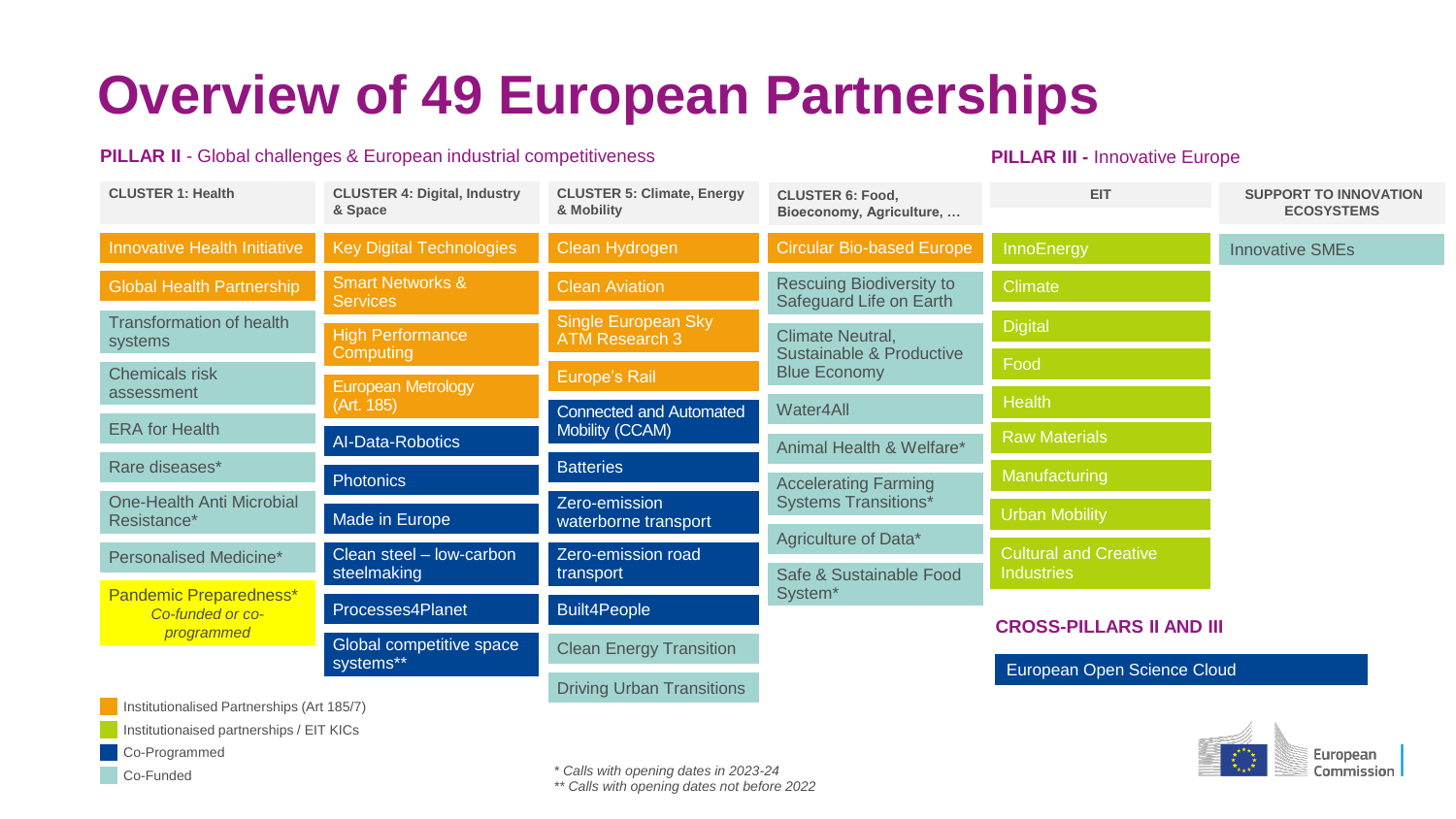### **Institutionalised European Partnerships**

- **Legal basis:** Article 185 and Article 187 of the TFEU requires the
	- preparation and adoption of a **Commission proposal** (incl. ex-ante impact assessment)
	- a Decision of European Parliament and Council (Art 185) / Council Regulation (Art 187, EIT)
- **EXTERN Implementation by dedicated** structures created for that purpose (designated by Member States or Union body, such as Joint Undertaking)
- Rules for Participation of Horizon Europe apply by default
- Specific provisions in Horizon Europe set higher requirements, e.g.
	- Implemented only *if other forms of Partnerships would not achieve the objectives*, and *if justified by a longterm perspective and high degree of integration*;
	- Central management of all financial contributions (except in duly justified cases);
	- Article 185 initiatives: Mandatory participation of at least 40% of MS;
	- Financial contributions from partners other than the Union is required.
- **Estimated EU contribution to institutionalized partnerships:** EUR 10.8 billion + EUR 2.8 billion for KICs

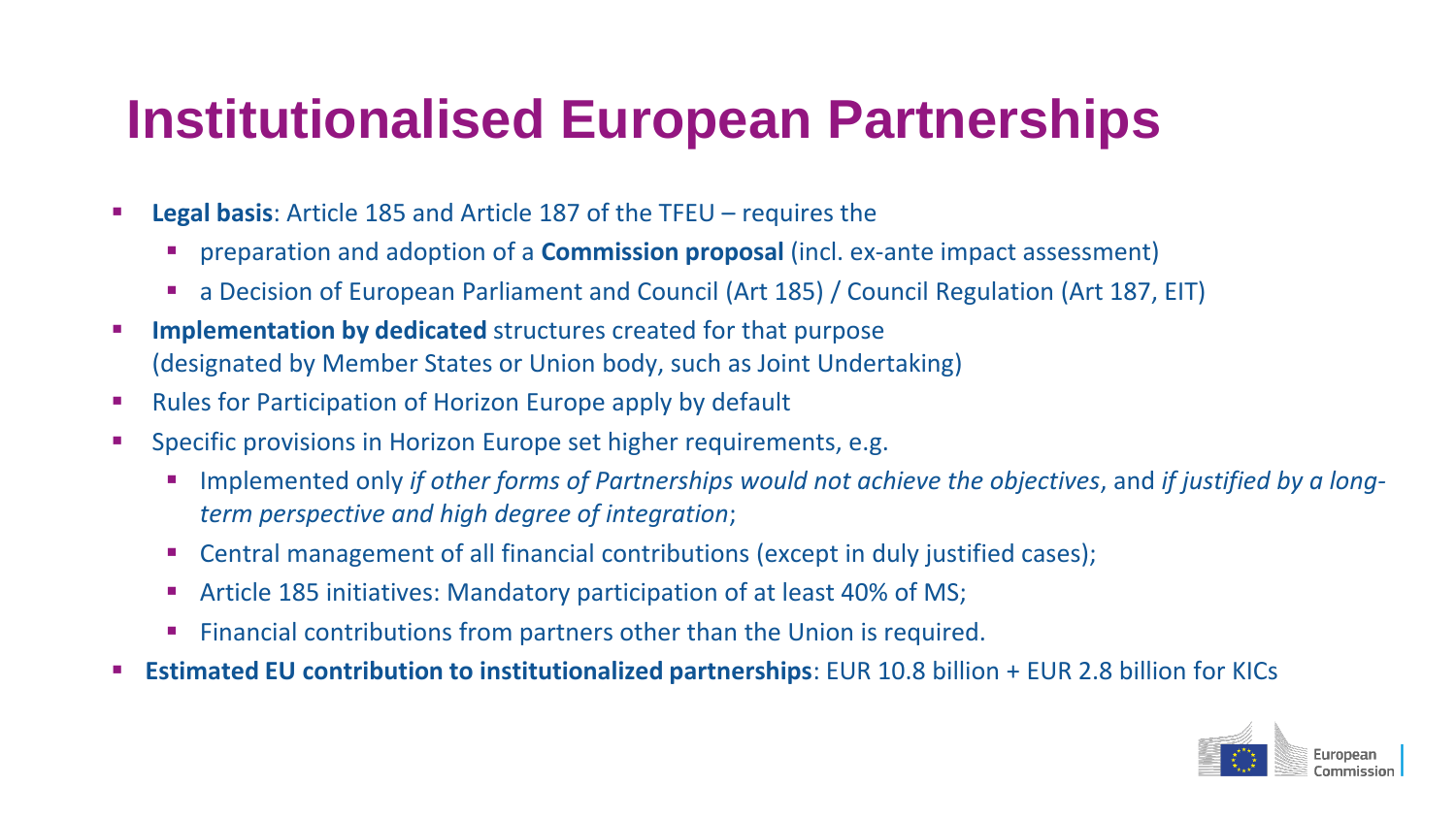## **Institutionalised European partnerships**

- A **Single Basic Act** (SBA) for **9 JUs** enables to reinforce synergies across partnerships
- Political agreement on the **SBA** reached during Research Working Party of 16 September 2021
- 19 November 2021: Adoption of Council Regulation (EU) 2021/2085 establishing the Joint Undertakings **(SBA)**
- 24 November 2021: Adoption of Decision (EU) 2021/2084 of the European Parliament and of the Council on **Metrology**

- **Legal basis: Article 185 and Article 187 of the TFEU – requires the** 
	- **preparation and adoption of a Commission proposal (incl. ex-ante impact assessment)**
	- **a Decision of European Parliament and Council (Art 185) / Council Regulation (Art 187, EIT)**

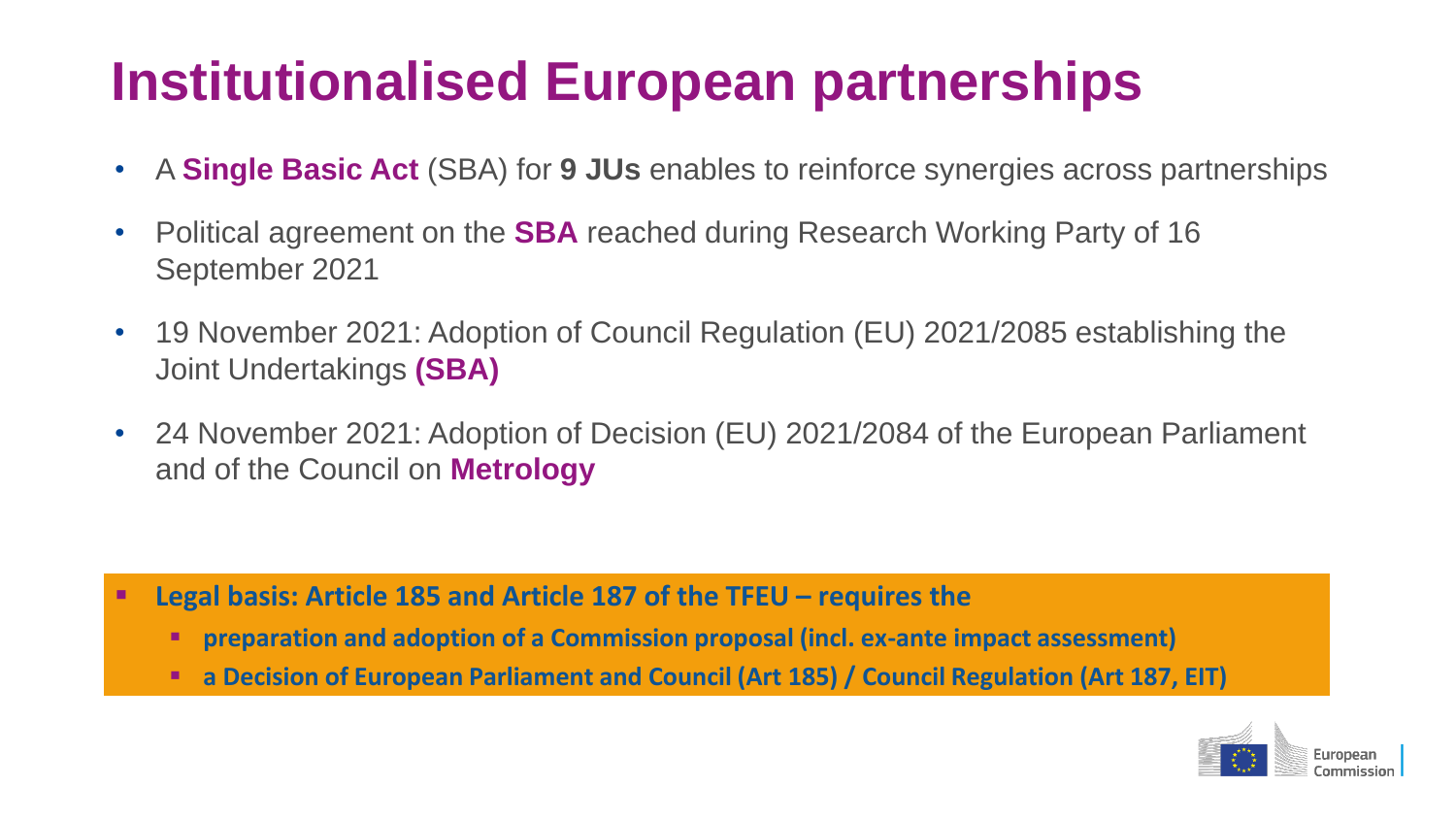## **Co-programmed European Partnerships**

**Example 10 Feral form:** Memorandum of Understanding (signed between representatives of the partners and the Commission)

Implementation:

- ➢ Union budget is implemented through Horizon Europe Work Programme.
- ➢ Partners implement their commitments and contributions under their responsibility.
	- Activities and contributions have to be agreed in the Annual Work Plan (to ensure they are in the scope of the partnership)
- ➢ European Commission: call topics for the necessary range of actions (R&I, Innovation actions, CSA, prizes ….)
- Partners: their own activities and investments;
- **EXECT** Association provides back-office with important functionalities
- **Estimated EU contribution to the 12 co-programmed partnerships**: EUR 7.8 billion

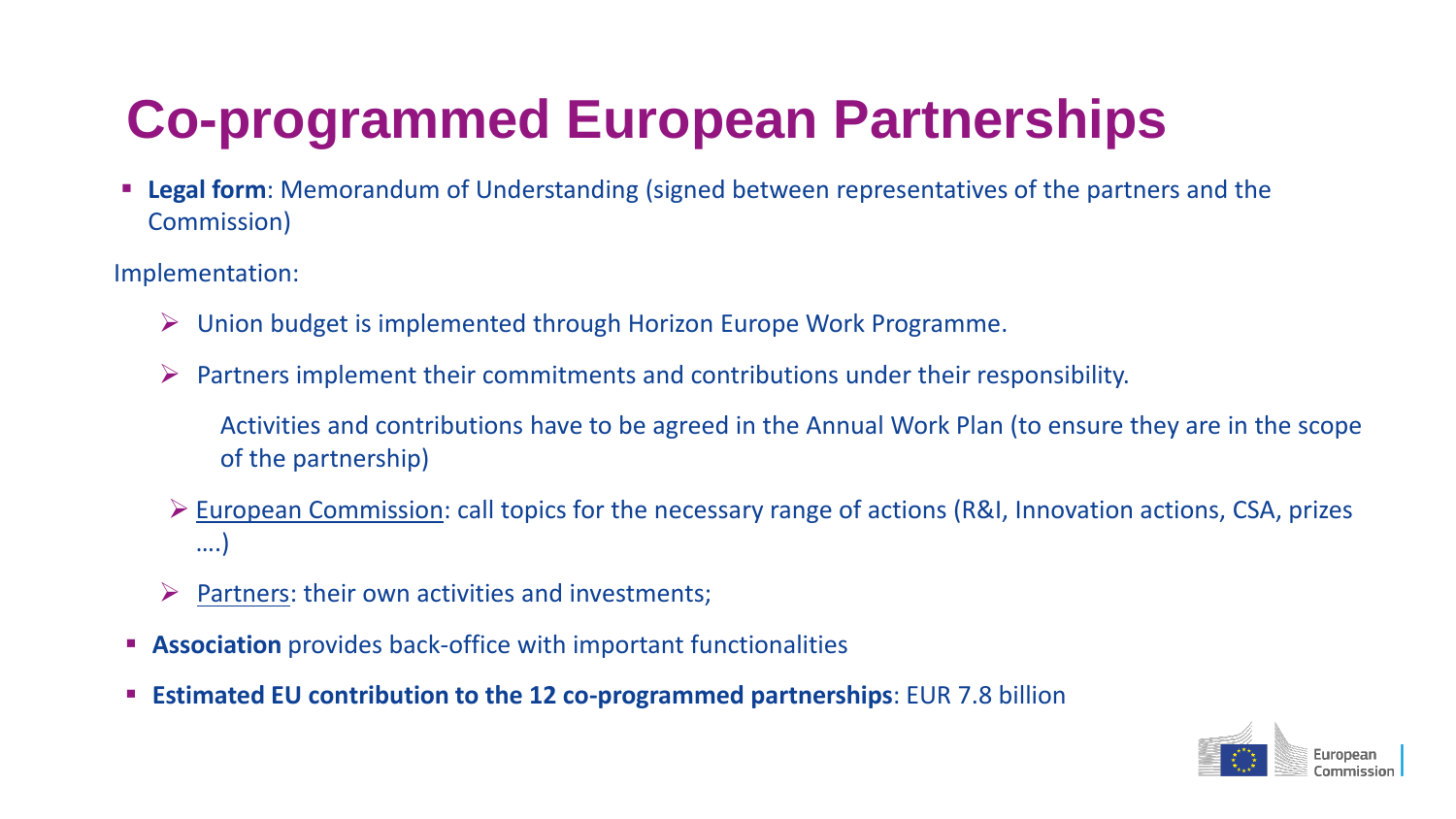### **Co-programmed partnerships**

- **12 co-programmed European Partnerships** included in the Horizon Europe Strategic Plan
- **Commission Decision** authorising the 11 Memoranda of Understanding and their signature was adopted on 14 June 2021
- Co-programmed partnerships **have started their work in parallel**
- First topics included in the **first Horizon Europe work programmes**
- **Additional activities plans** in full development

**Legal form: Memorandum of Understanding (signed between representatives of the partners and the Commission)**

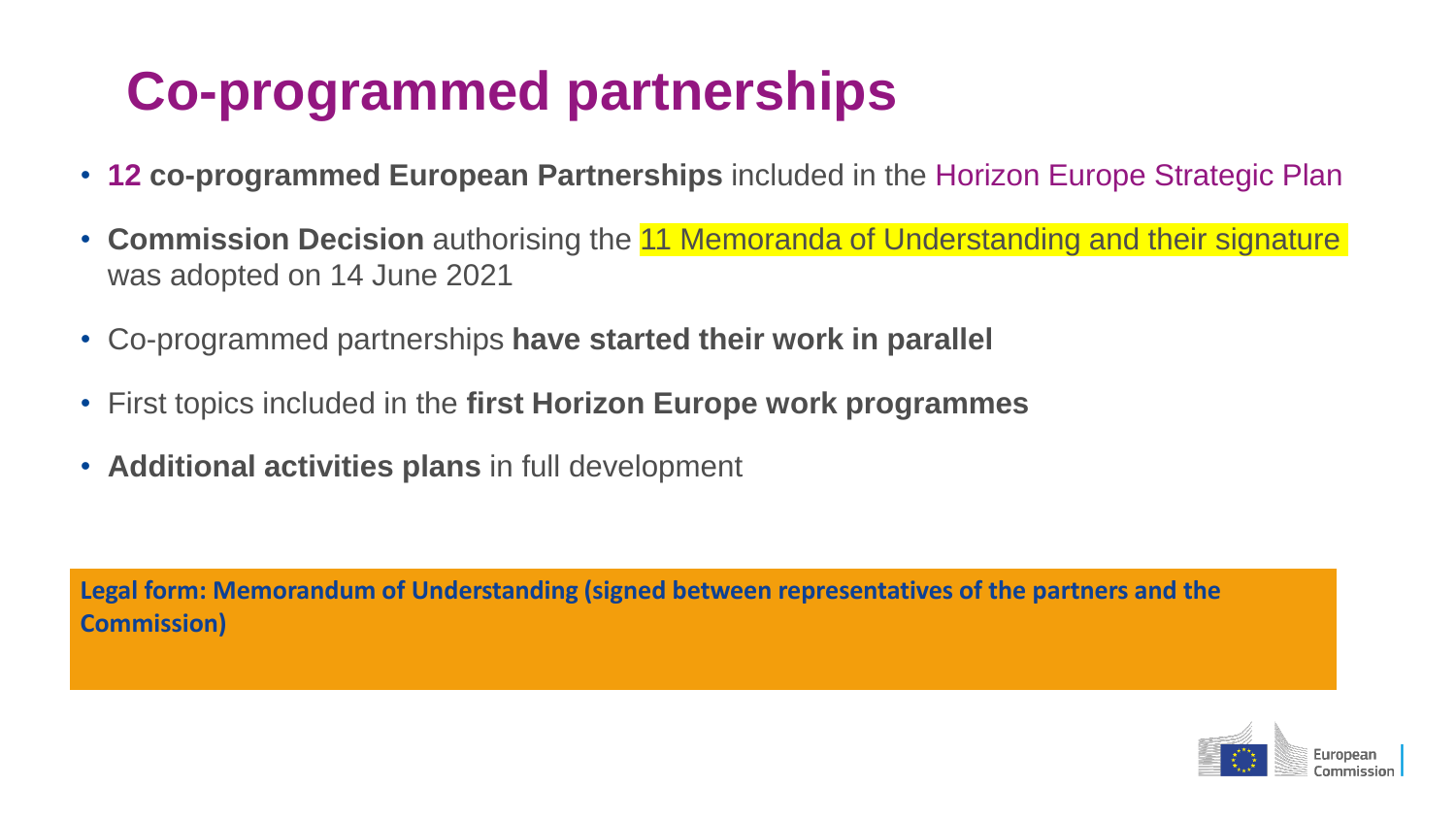## **Co-funded European Partnership**

- **Legal form:** Grant Agreement (programme co-fund action) signed between a consortium of beneficiaries and the Commission;
- **Implementation**: Member States design a common programme to be implemented under their responsibility. It pools national funding/resources with co-funding from the Union.
- EU co-funding is at a constant rate [typically 30%, in exceptional cases 50%] per grant agreement and is generated by eligible costs
- To create eligible costs for co-funding, the financial management of co-funded European Partnerships will be in line with the rules for financial management for any Horizon Europe action.
- Calls and evaluations are organised centrally, beneficiaries in selected projects are funded at national level (on the basis of rules agreed by partners)
- **E** All Co-funded European Partnerships must be listed in the Strategic Plan
- **Estimated EU contribution to the 16 co-funded partnerships**: EUR 2.3 billion

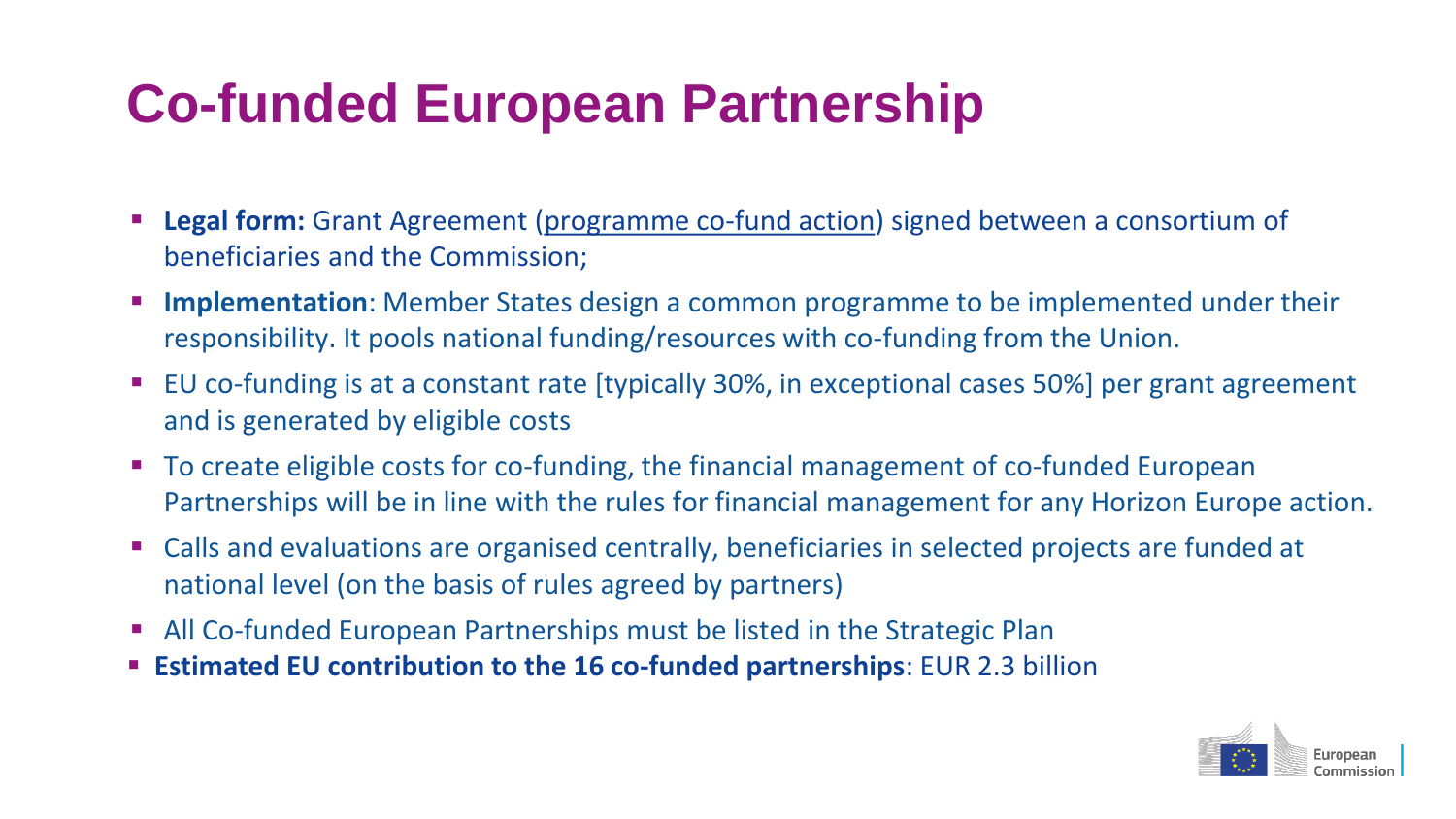## **Co-funded partnerships**

- **16 co-programmed European Partnerships** included in the **Horizon Europe Strategic Plan**
- These represent the majority of partnerships in **Cluster 1** and **Cluster 6**
- **9** have been launched with call topics in the **2021/22** Horizon Europe work programme
- **The next 7** will be launched with call topics in the **2023/24** Horizon Europe work programme

**Legal form: Programme Co-fun Actions (grant agreement)**

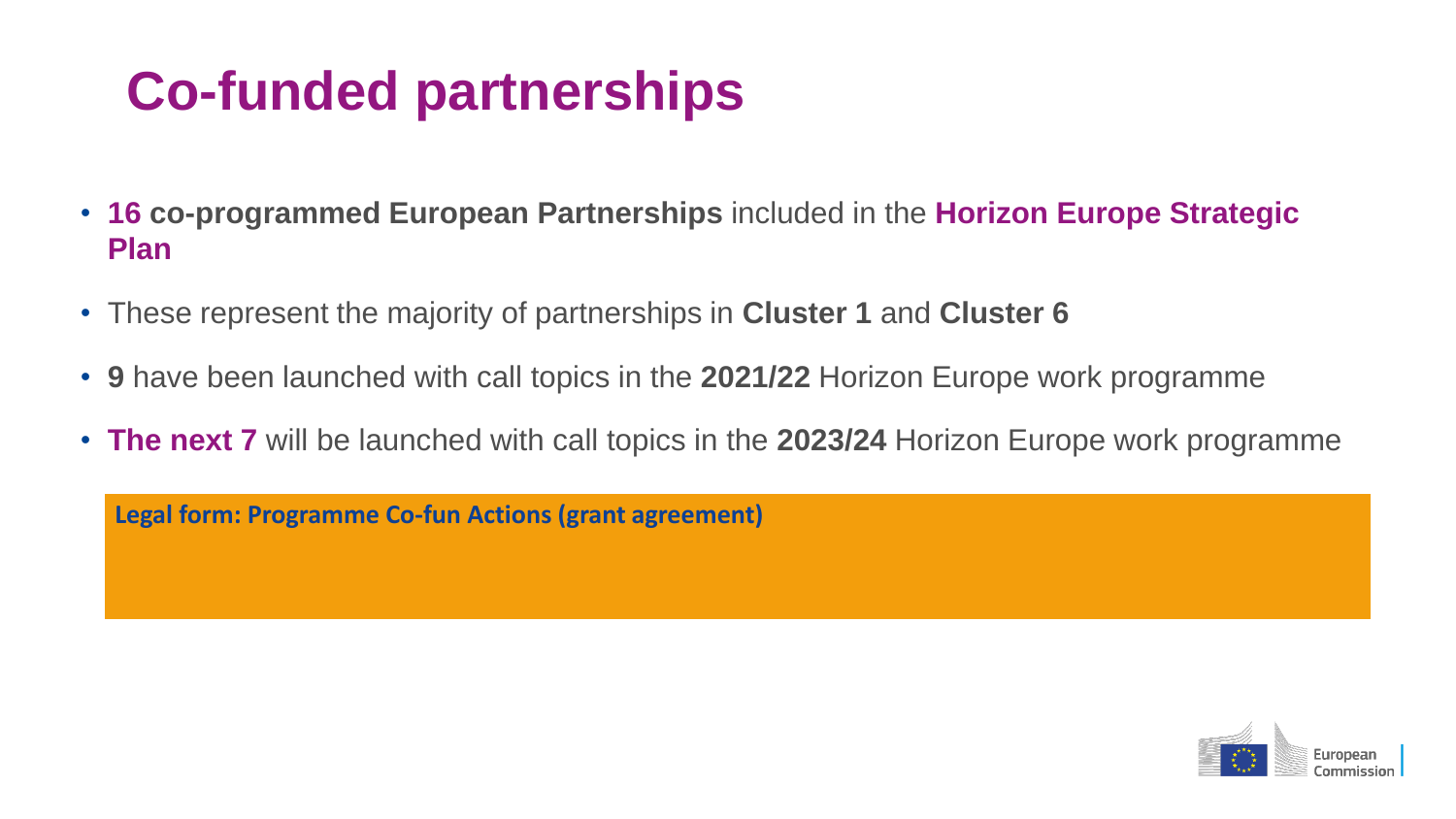

• Horizon Europe partnerships need to take a **systemic approach** in the achievement of the objectives, and ensure **coordination with other relevant R&I initiatives at EU, national and international level, including between partnerships themselves** *(bilateral and multilateral)*

#### ➢ **Developing synergies is essential!**

• All partnerships need to have a **Strategic Research and Innovation Agenda** prior to launch

➢ **Allows to agree collaborations and synergies ex ante**

• Work is ongoing to translate priorities into operational implementation

#### ➢ **E.g. joint coordinated activities, joint governance (e.g. Inter-Partnership Assembly), etc.**

- Specific issue for co-funded and institutionalised partnerships: the use of **cohesion policy funds** as national contribution (Article 15.2(3))
	- ➢ **The cross-cutting theme of the first Biennial Monitoring Report for European Partnerships is synergies**

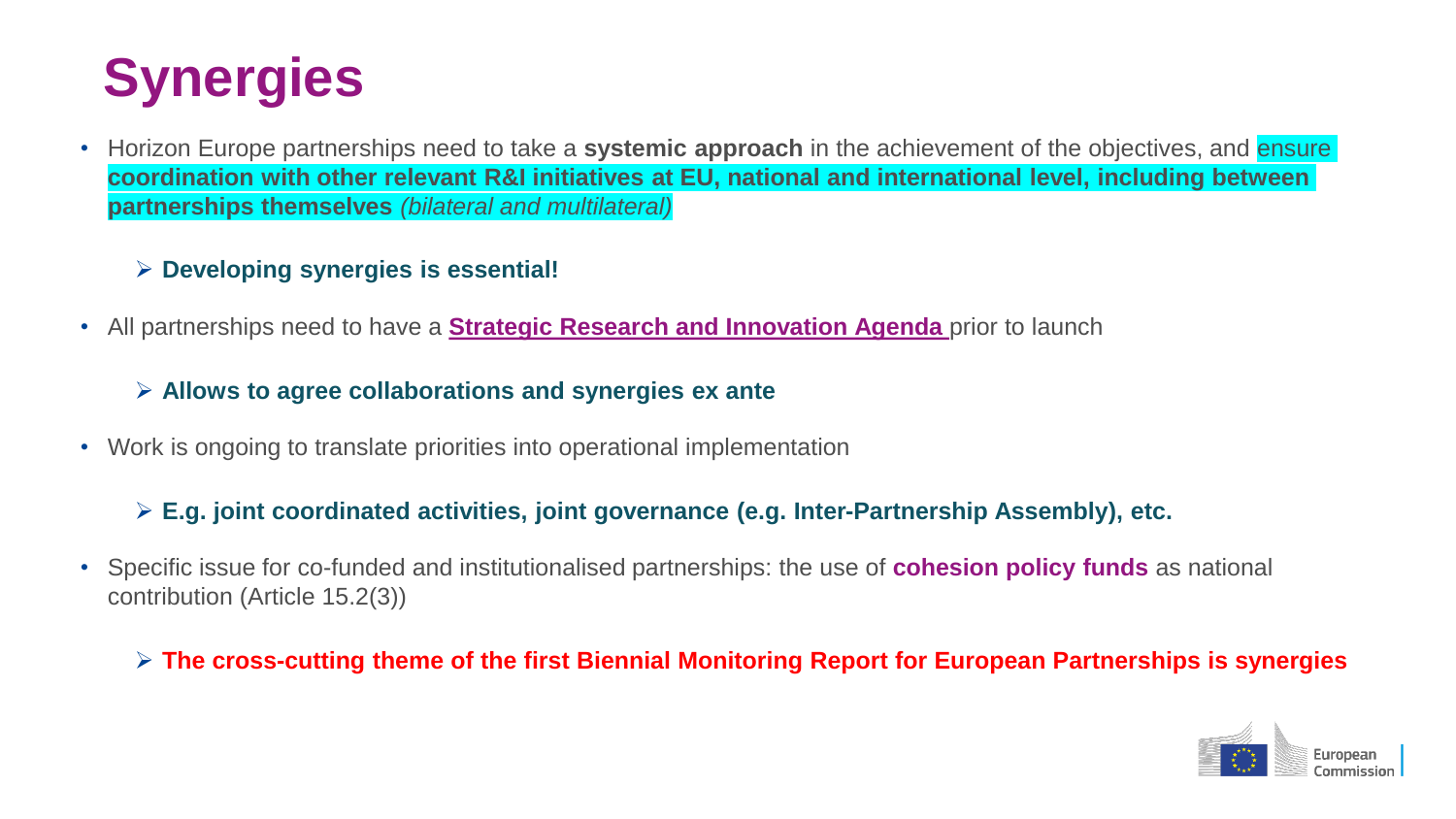### **Strategic Coordination Process and Partnerships Knowledge Hub**

Horizon Europe sets a new governance framework for European Partnerships – the socalled strategic coordinating process for partnerships to ensure strategic oversight of the partnership portfolio **and evidence-based policy-making.** More info on [EC website.](https://ec.europa.eu/info/research-and-innovation/funding/funding-opportunities/funding-programmes-and-open-calls/horizon-europe/european-partnerships-horizon-europe_en)

#### **Building blocks:**

- **Programme committee:** general information on implementation + identification on new co-programmed and co-funded partnerships (2nd Strategic Plan)
- **Partnership Knowledge Hub** *(launched in October 2021 as EC expert group):* workinglevel interactions between the Commission, EU countries, as well as partnership representatives on issues related to monitoring, mutual learning and foresight.  $\leftarrow$ *assumes the existence or willingness to set up national level governance/ coordination mechanisms to ensure commitments throughout the life-cycle of partnerships.*
- **Partnership Stakeholder Forum:** regular event bringing together the whole community discussing policy and practical dimensions related to Partnerships. European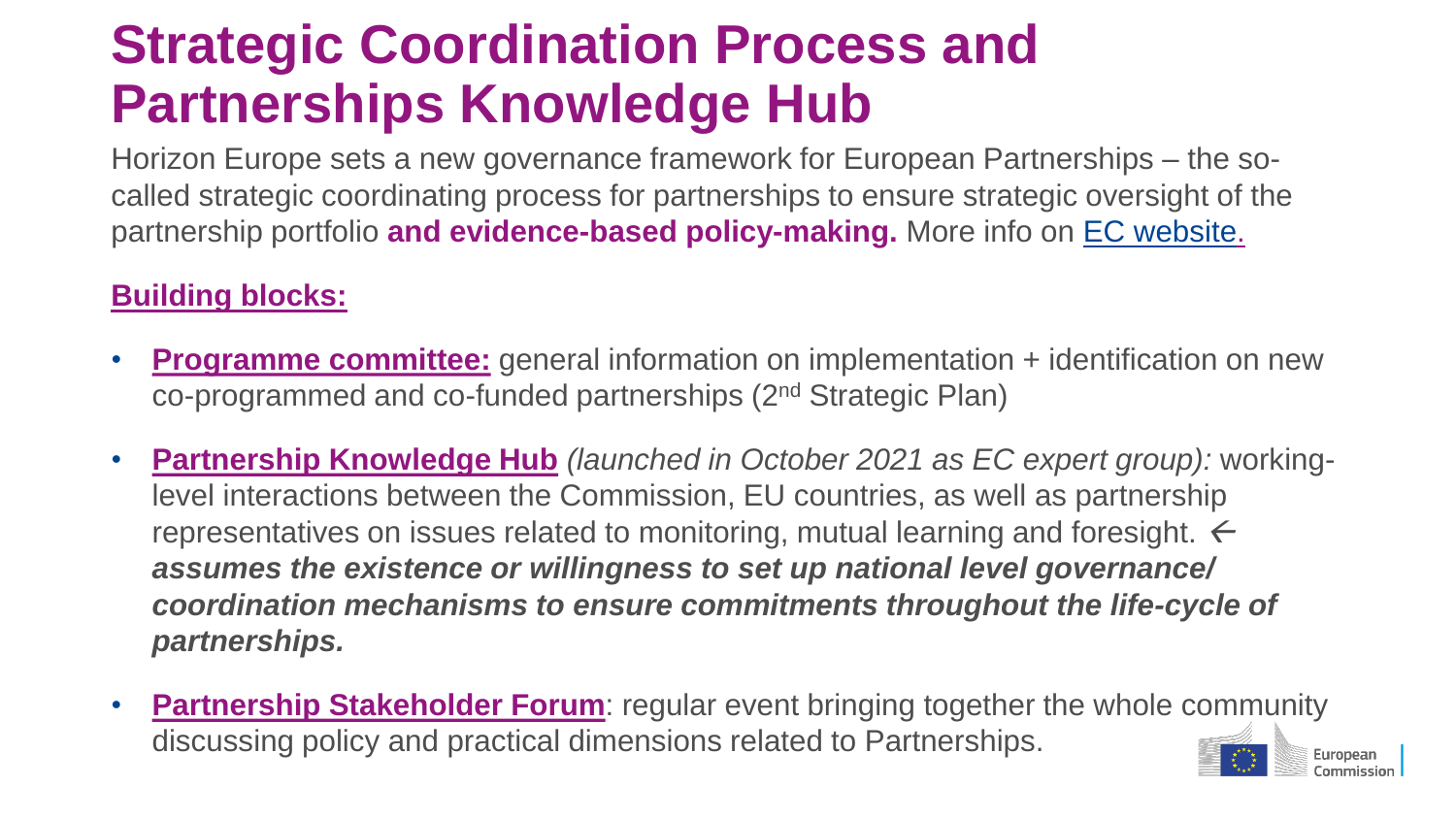#### **Partnership Knowledge Hub - at the heart of SCP**

Task team composed of national (*members*), Commission and Partnership (*observers*) representatives, supporting:

- Transparency and visibility of partnership portfolio and impacts
- Early involvement of MS (MS want to have a say, which is why we set up the PKH)
- **Evidence base** (Biennial Monitoring Report, BMR on partnerships)
- **Foresight activities** supporting the identification of priorities for possible R&I partnership candidates
- **Strategic discussions** to ensure strategic steering and political guidance
- **Community building** and **mutual learning** across the R&I partnership community



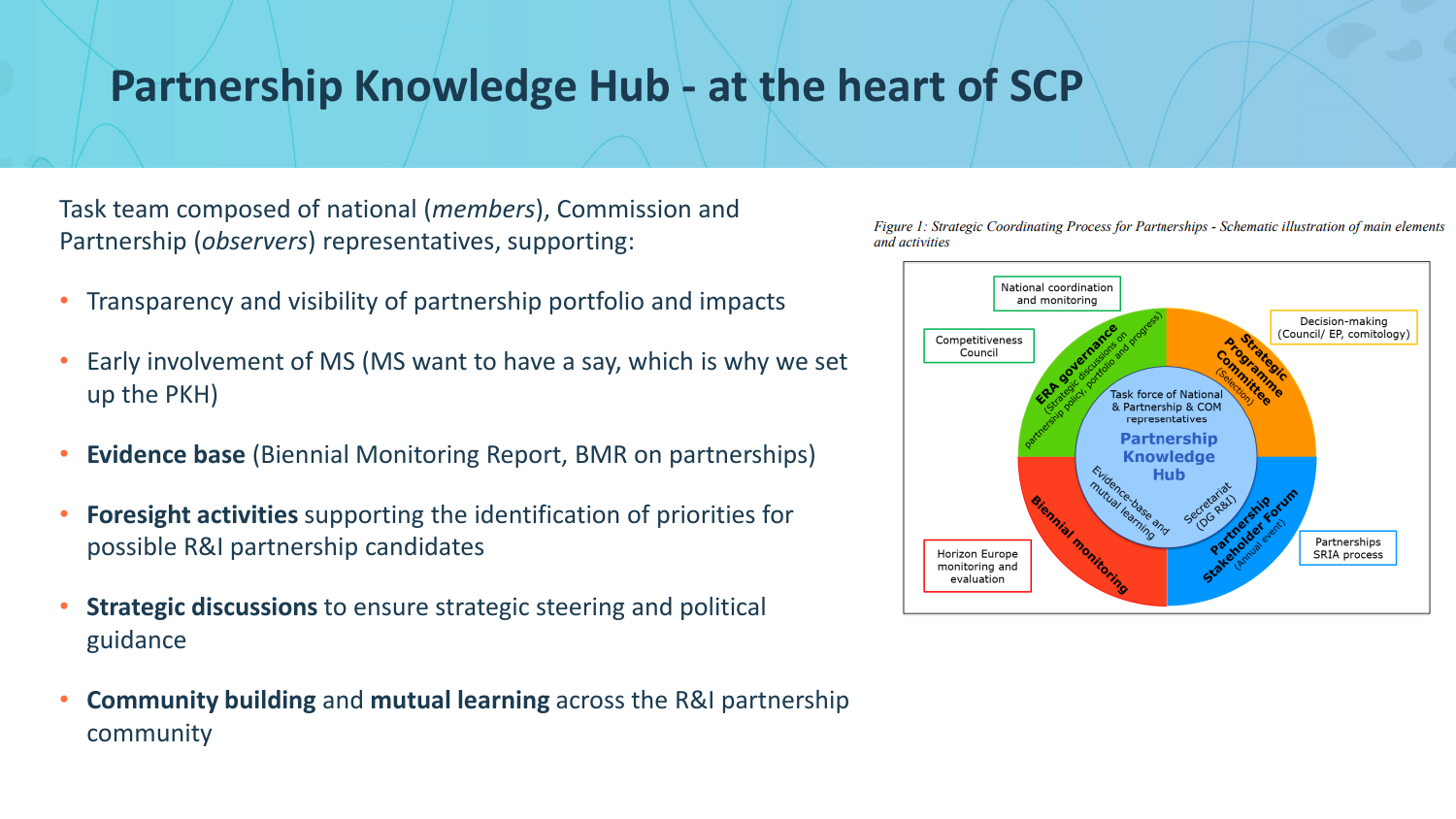### **Strategic Coordinating Process implementation**

- 1. The **Biennial Monitoring Report (BMR)** for EU R&I partnerships the most **visible output** of the strategic coordinating process providing evidence-base for strategic discussion
	- The BMR will contain standardised 3-page fiche per country and partnership.
	- **EC [expert group](https://ec.europa.eu/transparency/expert-groups-register/screen/expert-groups/consult?do=groupDetail.groupDetail&groupID=3738&news=1) on support of the strategic coordinating process** in charge for the drafting the BMR, under the framework of the **PKH**

*The first interim report of the independent expert group – <https://europa.eu/!b3TBfW>*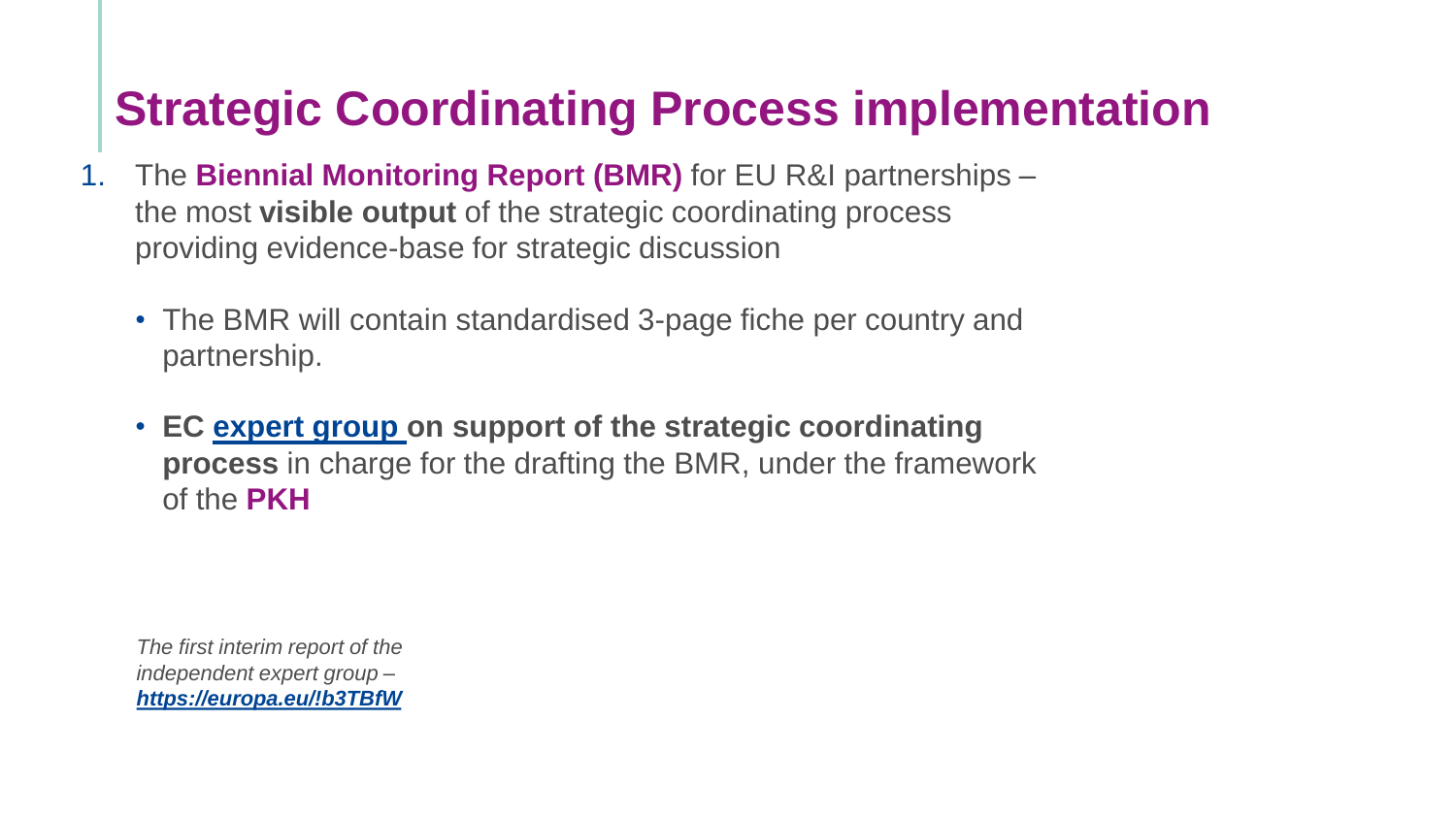## Biennial Monitoring Report (BMR)

- **First-ever attempt for a comprehensive monitoring of all partnerships**
	- **Role of the expert group has been crucial**, not possible to do it with just internal resources (managing interactions with 29 countries and 40+ partnerships)
- **2022 edition of BMR: launched on 16 of May. Key elements:**
	- **New partnership landscape, benchmarks…**
	- Aggregated portfolio analysis (Chapter 2)
	- Partnership and country fiches (Chapters 3 and 4)
- **MS/AC opinion on the BMR** (through Partnership Knowledge Hub)
- **Great communication opportunity**
	- Social media campaign (4 infographics)
	- Commissioner address to the EU Ministers specific interest: factsheet and country fiches (tbc)
	- First Partnership Stakeholder Forum (4Q 2022)



*Mock-up of the cover page*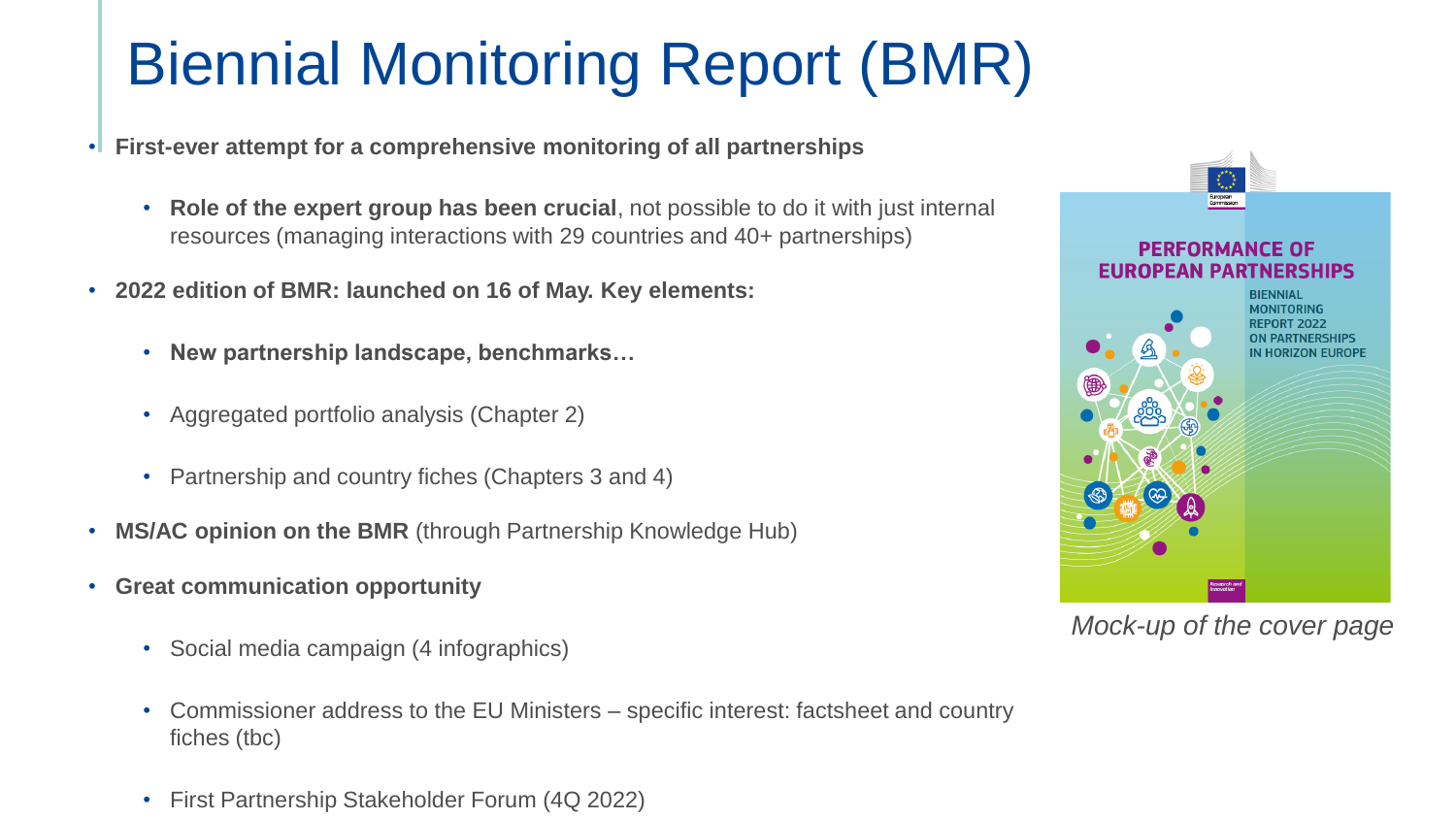#### **Budget summary in € million – Part I**

| <b>European Partnerships budgets split</b><br>based on implementation form |      | <b>Total budgets</b> | <b>Pillar II totals</b>  | % in Pillar II |
|----------------------------------------------------------------------------|------|----------------------|--------------------------|----------------|
| Art 185/187                                                                | 45%  | 10,800.00            | 10,800.00                | 54%            |
| <b>KICs</b>                                                                | 12%  | 2,854.00             | $\overline{\phantom{a}}$ |                |
| Co-fund                                                                    | 10%  | 2,346.00             | 2,096.00                 | 10%            |
| <b>Co-programmed</b>                                                       | 33%  | 7,780.00             | 7,290.00                 | 36%            |
|                                                                            | 100% | 23,780.00            | 20,186.00                | 100%           |

| <b>European Partnerships budget per cluster and pillar</b> |  |  |
|------------------------------------------------------------|--|--|
|                                                            |  |  |

| <b>Cluster 1</b>                          | <b>Cluster 4</b>                     | <b>Cluster 5</b> | <b>Cluster 6</b> | <b>Pillar I</b> | Pillar III |
|-------------------------------------------|--------------------------------------|------------------|------------------|-----------------|------------|
| 2,710.00                                  | 8,240.00                             | 7,190.00         | 2,046.00         | 490.00          | 3,104.00   |
|                                           |                                      |                  |                  |                 |            |
| <b>Pillar II</b>                          |                                      |                  | 53,516.00        |                 |            |
|                                           | <b>Partnerships cap in Pillar II</b> |                  | 26,704.48        |                 |            |
| Total partnerships budget under pillar II |                                      |                  | 20,186.00        |                 |            |
| <b>Remaining partnerships budget</b>      |                                      |                  | 6,518.48         |                 |            |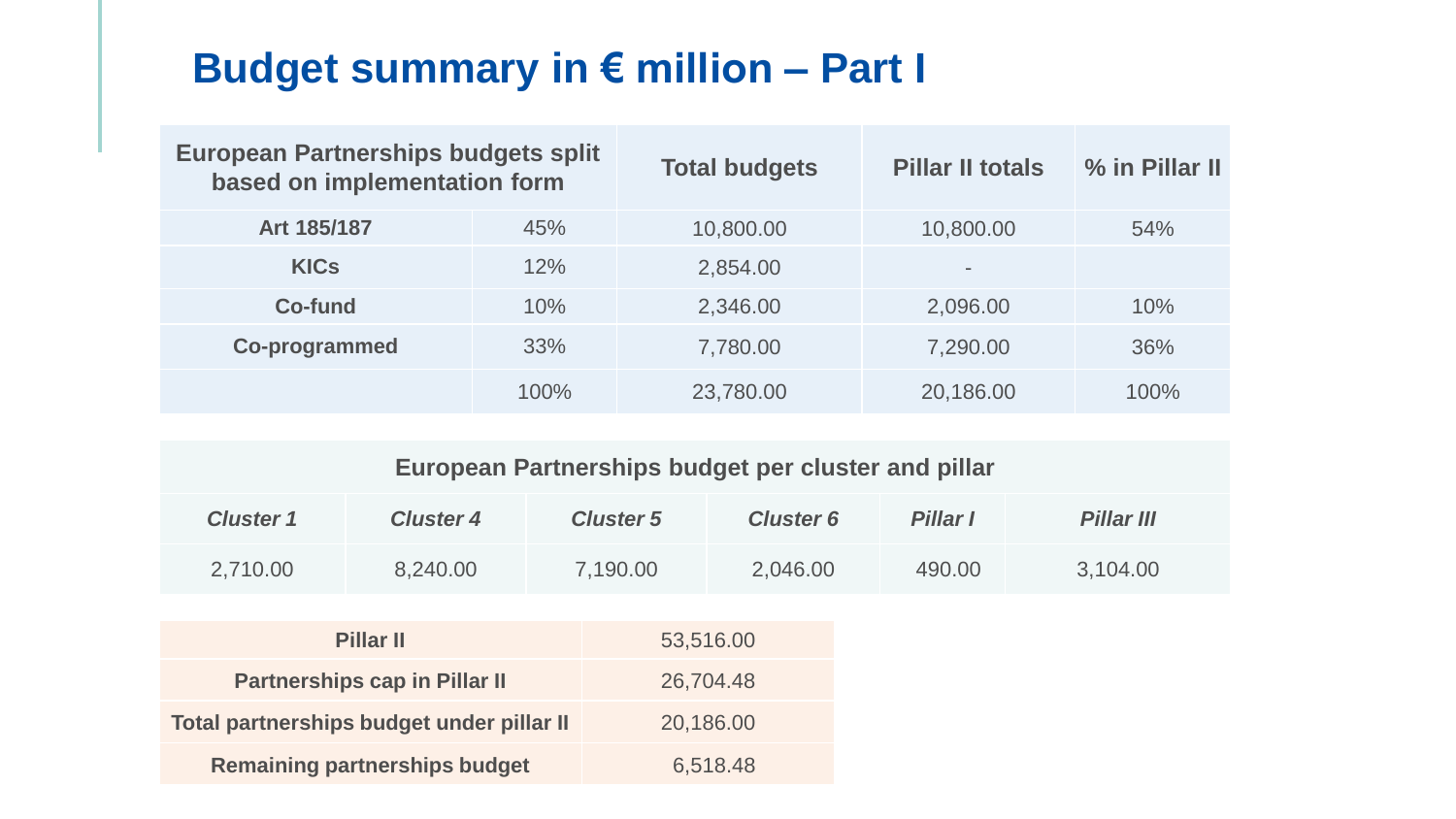#### **Budget summary in € million – Part II**

| <b>Commitments</b><br>from members<br>private partners | <b>Total MS/AC</b><br><b>commitments</b> |             | <b>Estimated total</b><br>for European<br><b>Partnerships</b> |
|--------------------------------------------------------|------------------------------------------|-------------|---------------------------------------------------------------|
| 22,831.00 €                                            | $8,542.00 \in$                           | 23,780.00 € | 57,684.00€*                                                   |

*\*The figure also includes contributions from other EU programmes*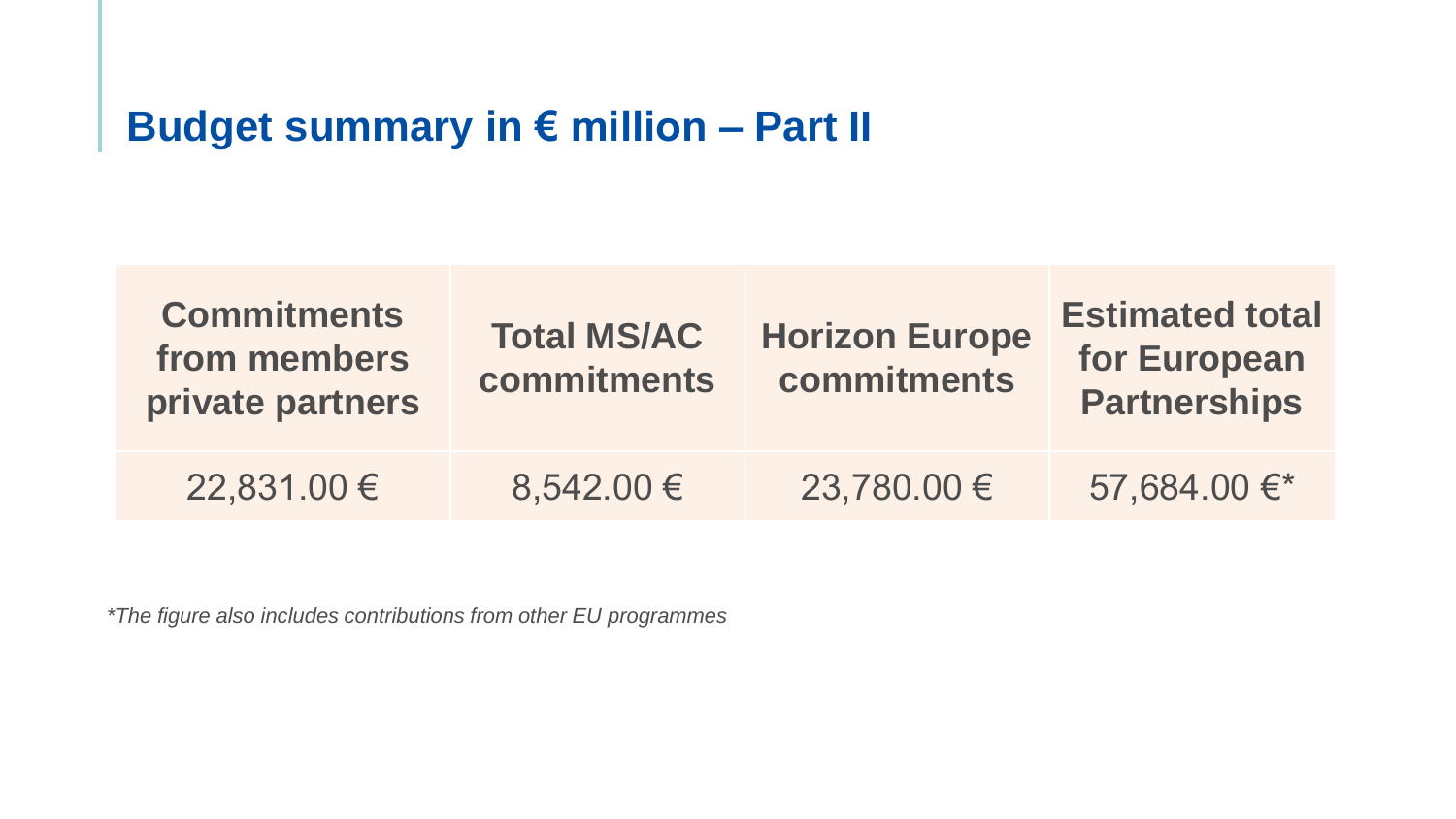## **Useful sources of information**

- **1. [European partnerships webpage o](https://ec.europa.eu/info/horizon-europe-next-research-and-innovation-framework-programme/european-partnerships-horizon-europe_en)n europa.eu:**
- $\checkmark$  Here you will find all the published partnership proposals
- $\sqrt{2}$  Report on coherence and synergies
- ✓Infographics
- **2. [www.era-learn.eu](http://www.era-learn.eu/)**
- ✓Contains a large variety of detailed information on the financial management of European partnerships, guidelines on SRIA development, etc.